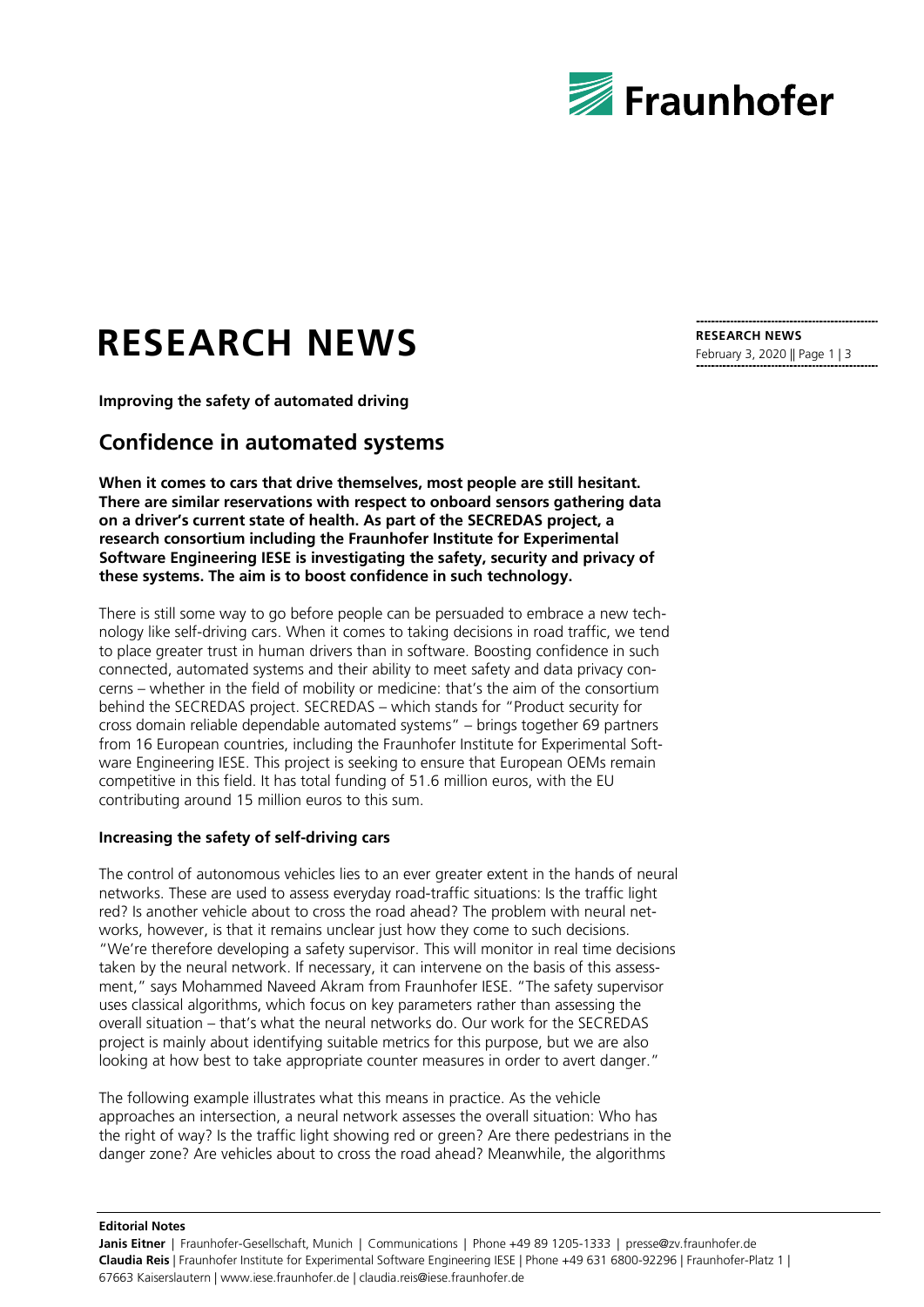

of the safety supervisor concentrate on specific metrics. These might include the general time to collision (GTTC), which is based on the trajectories of any vehicle on a collision course, or the worst case impact speed, which determines the degree of damage based on the likely speed of collision. If the car is heading towards another road user that the neural network has failed to detect, the algorithms of the safety supervisor will recognize that the distance to this or other road users is narrowing to a dangerous degree. And if the autonomous systems fail, the safety supervisor will then assume control of the vehicle and apply the brakes. "We've investigated various metrics to see how well we can assess a dangerous situation like this," Akram explains. Researchers have been using computer simulation to model the efficacy of these metrics in a range of critical situations – with impressive results. "In combination with dynamic risk management, the use of conventional approaches to monitoring neural networks in real time can deliver a substantial increase in safety," says Akram.

#### **Better service or stronger data protection?**

Sharing a car can be a drag: each time you use it, you have to readjust the seat and rearview mirror, retune the radio to your preferred channel and reenter your favorite locations in the navigation system. It is, of course, perfectly feasible to save such personal settings, so that they can be automatically selected for each driver. For some people, this represents a highly practical function. Others, however, regard it as an unwelcome intrusion into data privacy. This issue gets even more complicated if we imagine that vehicle systems might also monitor a driver's blood sugar levels or heart rate – so as to be able to warn the driver or summon assistance in the event of critical readings. One reason for reservations against such health monitoring is that drivers are never really sure whether the data remain onboard or are processed in a cloud. "You can't have a one-size-fits-all solution here," says Arghavan Hosseinzadeh da Silva, Security Engineer at Fraunhofer IESE. "Generally speaking, the more data you submit, the better the service you receive. But how much data someone wants to divulge, and under what circumstances, can vary greatly from person to person."

Researchers on the IND²UCE program are now developing a framework that makes it possible to limit the use of personal data according to the precise situation and individual preferences. This has already resulted in software under the product name MYDATA Control Technologies. Say, for example, you want WhatsApp messages to show up on the car display – but not when you have company. Or, when you hire a car, you want the same contacts and playlists to be displayed as those in your own vehicle – and the seat, steering wheel and mirror should automatically move to the appropriate settings. And you want all health-related data such as heart rate to remain onboard rather than being sent to the cloud – unless there is a real emergency such as an accident, and assistance needs to be summoned immediately. In the future, users will be able to set such preferences in a smartphone app that will then communicate these settings to whatever vehicle they happen to be driving, whether a company, rental or personal car.

### **RESEARCH NEWS**

February 3, 2020 || Page 2 | 3